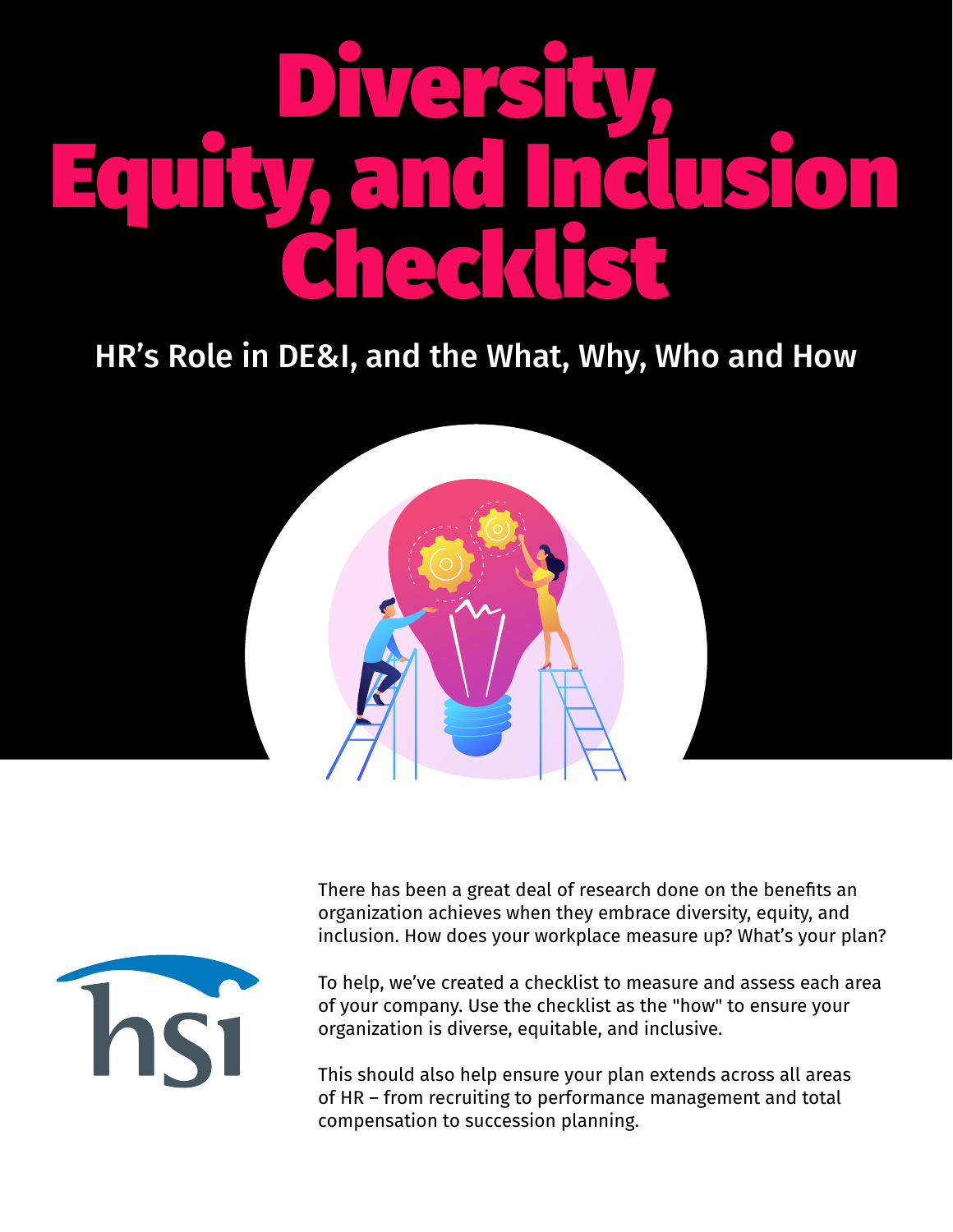## **Diversity, Equity, and Inclusion Checklist**

Review the checklist below. How does your workplace measure up? For any box that you do not check, think of it as an opportunity to increase your organizations diversity, equity, and inclusion and make a change.



## **Recruitment and Selection:**

As companies add employees to their team, they need to make sure there are no biases. Biases can enter in the recruitment process from where you source candidates to how you select candidates.



- 1. Are you sourcing job candidates using multiple mediums to ensure you have a diverse job pool?
- 2. Are you using your ATS to filter candidates, in or out, based on qualifications directly related to the job without any biases?
- 3. Do your interviewers have a specific process for objectively evaluating job candidates when selecting who to hire?
- 4. Are your interviewers following a standardized interview process and an evaluation process that is used with all candidates?
- 5. Have you clearly defined what "cultural fit" means in terms of competencies?
	- 6. Are your interviewers trained on unconscious bias in the selection process?
	- 7. Look at your selection data. Are you sourcing a market appropriate number of diverse candidates? Are certain managers hiring fewer diverse candidates? If you answer "yes," you need to dig deeper and take action.



#### **hsi.com** *hsi***.com** *hsi.com hsi.com*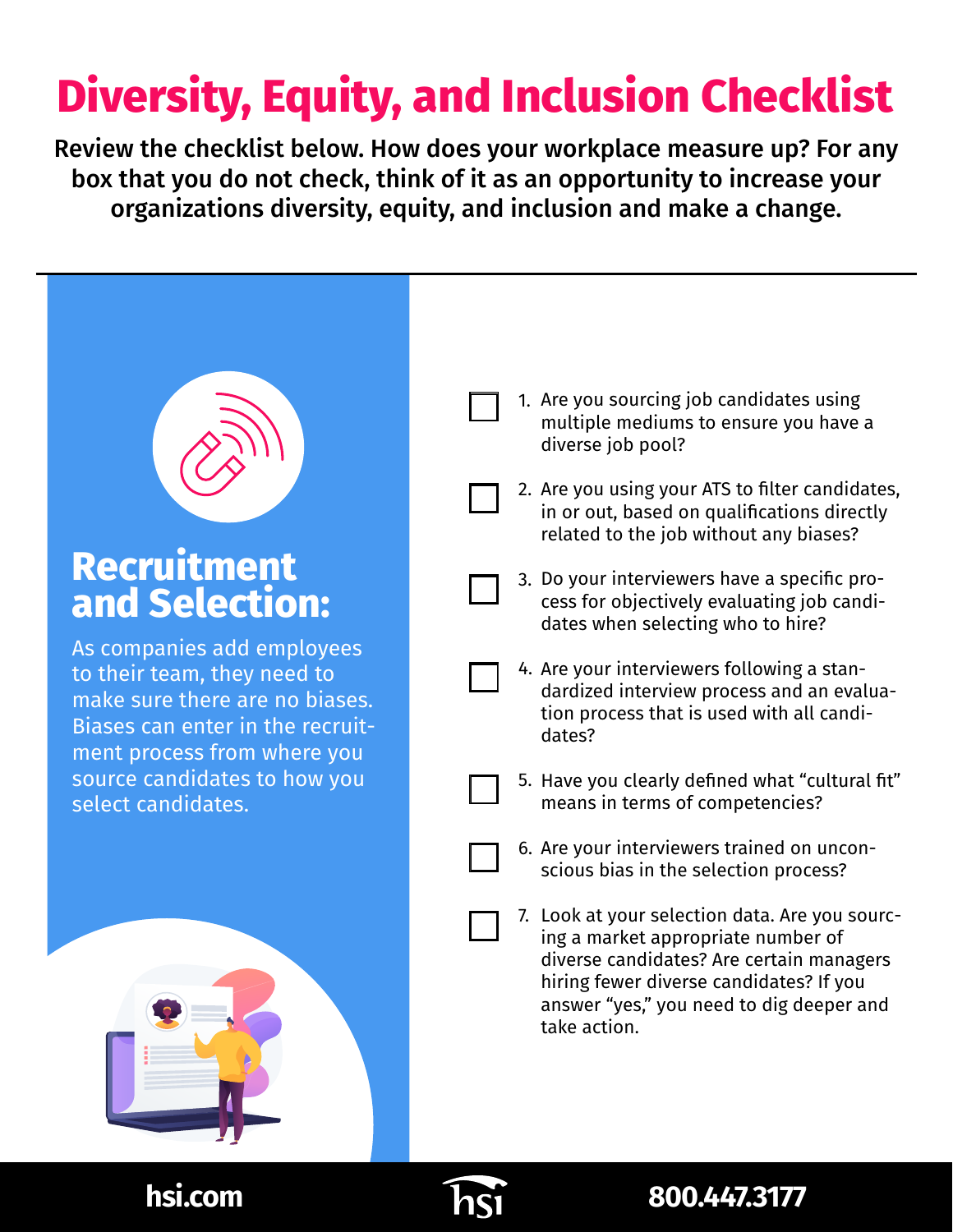- 8. Are all managers/evaluators of performance trained on your performance management process and ratings before completing any performance reviews?
- Are you measuring performance on the 9. competencies used in your selection process?
- 10. When you look at overall performance ratings, are there managers that are scoring diverse employees lower?
- 11. Do your diverse employees have similar performance rating averages as your non-diverse employees?



#### **Performance Management:**

Train managers on your performance management process and ratings. Make sure managers are evaluating performance without bias.

#### **Total Compensation:**

To make sure to have diversity, equity, and inclusion in your compensation and reward programs, ask the following questions comparing the same jobs and same performance levels.



12. Are there pay inequities between men and women?



- 13. Are there pay inequities for diverse employees?
- Are raises and bonuses tied to perfor-14. mance, with employees that earned higher performance ratings receiving larger raises and/or bonuses?
- 15. Do you have clear performance metrics defined to ensure unconscious biases don't affect pay equity?

**If your organization has a bargaining unit that governs pays and bonus payments, these questions may not apply.**



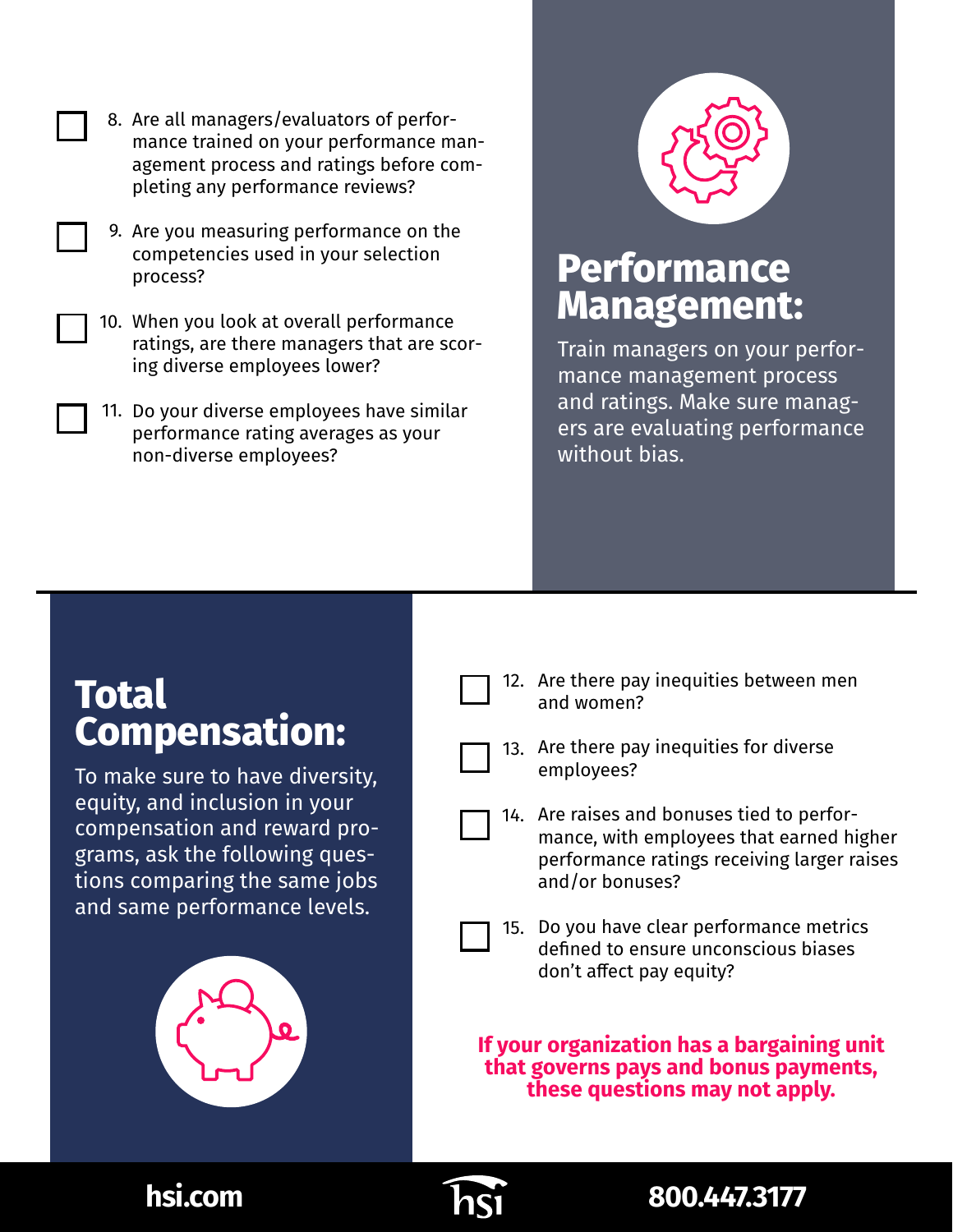| 16. Do all employees have the opportunity to |
|----------------------------------------------|
| drive their own learning and development     |
| through online resources?                    |

- 17. Do all employees have development plans that point out learning resources the employee can use to complete his/her development plan?
- 18. Do you train your employees and managers on Unconscious Bias, Microaggressions, Diversity, Inclusion, and Equity?
- 19. Are certain groups benefiting from learning opportunities more than other groups?
- 20. For development opportunities that require manager/leader sponsorship, are you making sure that these opportunities are being awarded without bias?
- 21. Review the data and if there are inequities, dig deeper to understand and take action.



## **Learning and Development:**

Since training and development have such a large impact on performance which leads to bigger pay increases and potential promotions, making sure all employees have equal l&d opportunities is critically important.

## **HR Communication:**

Consider the range of communication to your employees, whether printed, online, or in apps, and ensure your employee base is accurately displayed in your communication.



22. Are the images in your communication diversely representative of all employees?



#### **hsi.com** *hsimum* **h**sing *hsimum* **800.447.3177**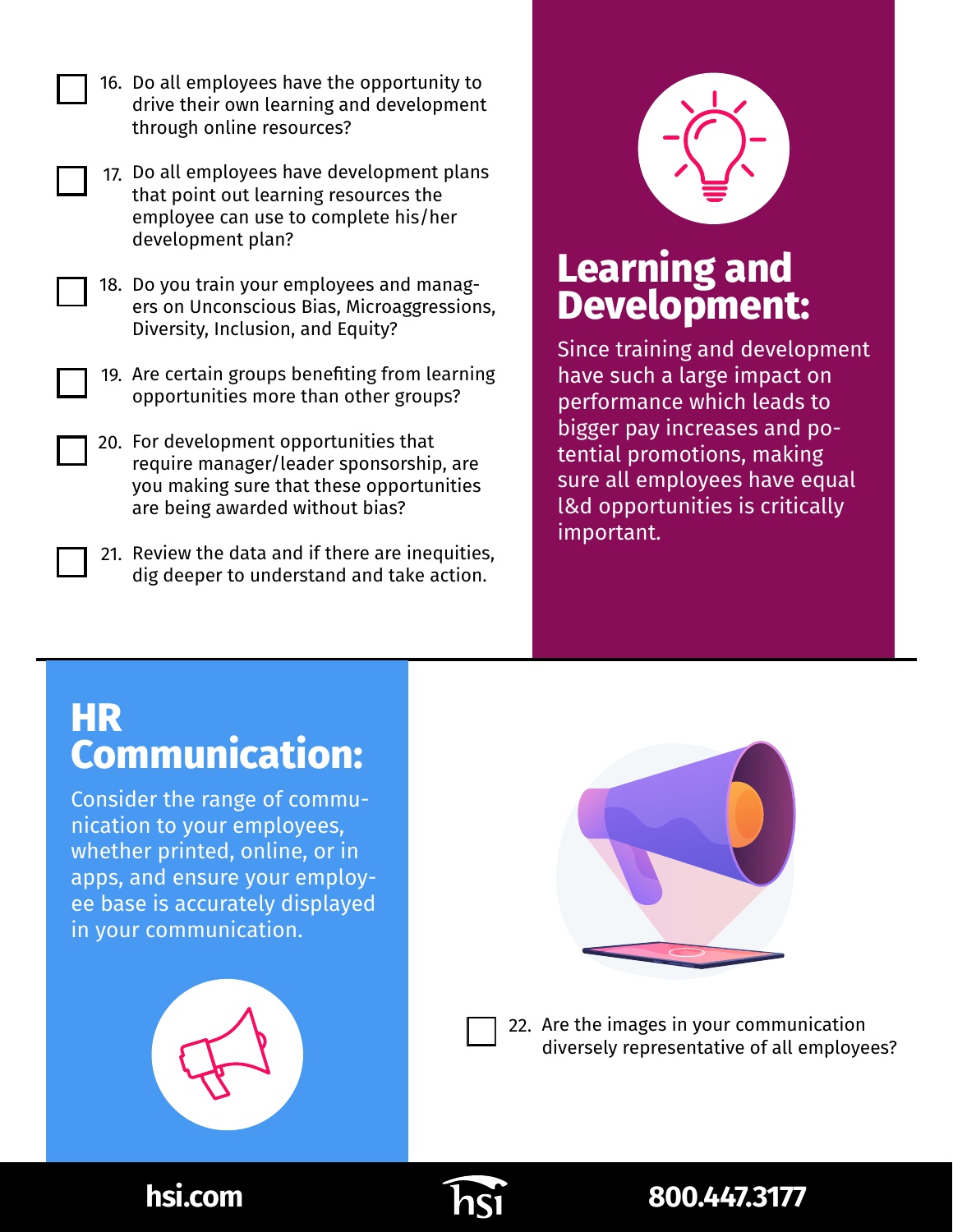- 23. Do you have an internal job posting board so that employees can self-identify for job opportunities?
	- 24. Are your competencies used, in part, to select candidates for your succession planning?



## **Talent Management:**

When it comes to succession planning, and how high-potential candidates are selected, you need to be sure and measure that there is a representative people in the talent pipeline that reflects the candidate pool in society, not just in your organization.

#### **Engagement and Employee Surveys:**

A good way to find out what your employees think about diversity, equity, and inclusion is to ask.





25. Do you ask your employees if they feel included, are treated equally, and have equal opportunities?

26. Analyze the data to ensure diverse groups are answering questions in a similar fashion as the non-diverse groups. Statistical differences need to be investigated and additional data or follow-up may need to be gathered.



#### **hsi.com** *hsi***.com** *hsimus hsimus* **800.447.3177**